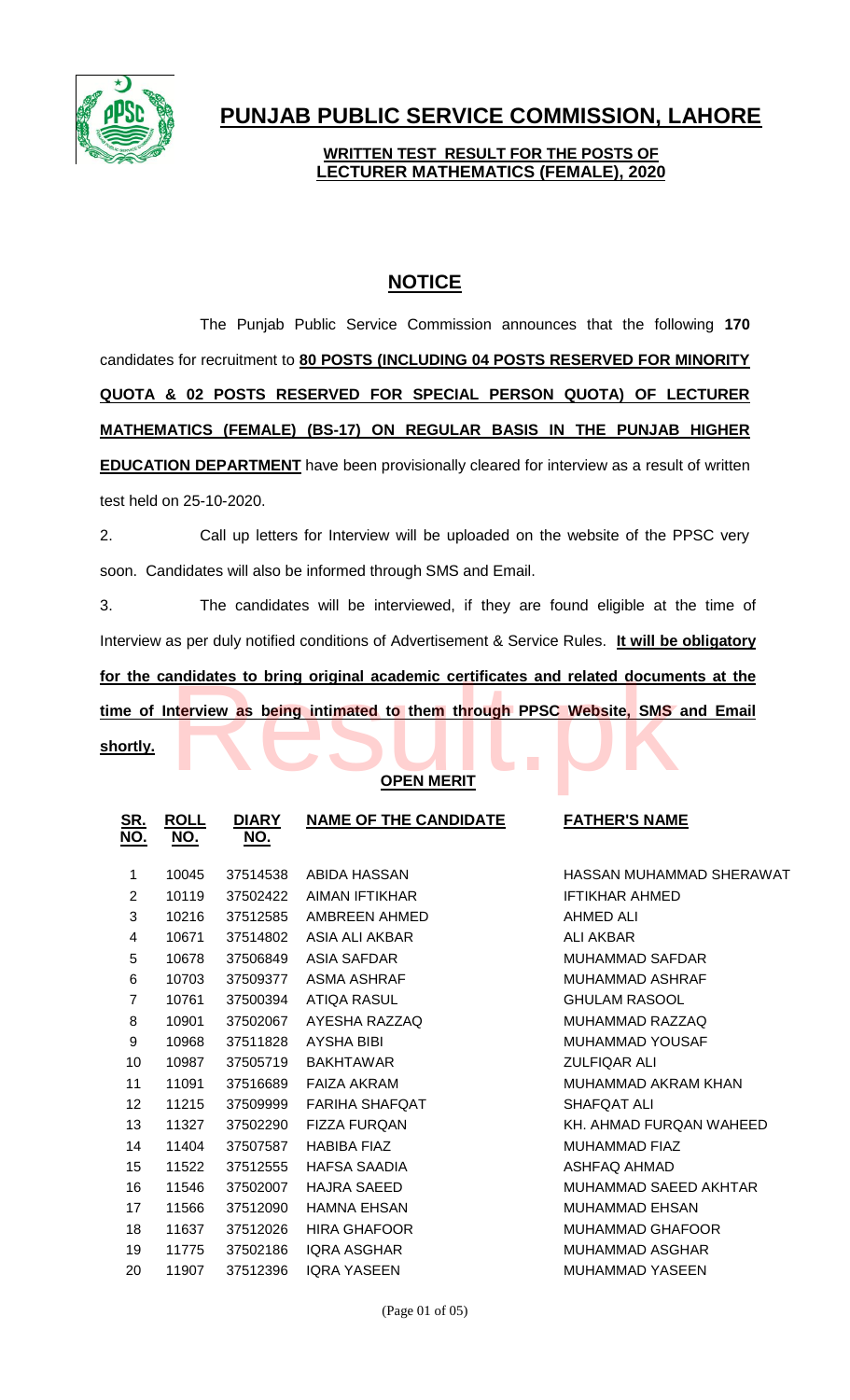| 21 | 11966 | 37505430 | <b>IRUM</b>                | <b>MUHAMMAD ARIF</b>   |
|----|-------|----------|----------------------------|------------------------|
| 22 | 11980 | 37507117 | <b>ISMA MARJAN</b>         | JAVEED SALEEM          |
| 23 | 11996 | 37506896 | <b>JANNAT UL FIRDOUS</b>   | <b>MUHAMMAD ANW</b>    |
| 24 | 12172 | 37506180 | KIRAN MAZHAR               | M. MAZHAR JAMI         |
| 25 | 12173 | 37508461 | <b>KIRAN MEER</b>          | <b>MEER MUHAMMA</b>    |
| 26 | 12198 | 37501944 | KISHWAR SAHAR              | MUHAMMAD FAZ           |
| 27 | 12362 | 37502689 | <b>MAIDA ASLAM</b>         | MUHAMMAD ASL           |
| 28 | 12385 | 37508157 | <b>MAMOONA GHAFOOR</b>     | <b>ABDUL GHAFOOF</b>   |
| 29 | 12579 | 37502754 | <b>MARYAM NASIR</b>        | <b>MUHAMMAD NAS</b>    |
| 30 | 12764 | 37512899 | <b>MISHAL IJAZ</b>         | <b>IJAZ AHMAD</b>      |
| 31 | 13132 | 37506508 | NOREEN MUSTAFA             | <b>GHULAM MUSTAR</b>   |
| 32 | 13177 | 37512445 | <b>QANDEEL FATIMA</b>      | <b>MUHAMMAD ISHF</b>   |
| 33 | 13262 | 37501171 | RABIA MUQADUS AL SYEDA     | <b>HAJI AMAN ULLAI</b> |
| 34 | 13397 | 37517532 | RIDA SHERAZ                | SHERAZ ANWER           |
| 35 | 13482 | 37514066 | <b>RUKHSAR</b>             | <b>MUHAMMAD SHA</b>    |
| 36 | 13578 | 37515537 | SABA TAHSEEN               | <b>SHAHID LATEEF \</b> |
| 37 | 13614 | 37500904 | SADAF FIAZ                 | FIAZ AHMED             |
| 38 | 13632 | 37502092 | SADAF ZAHID                | <b>ZAHID ALI</b>       |
| 39 | 13934 | 37516394 | SAMRA ASJAD                | <b>ASJAD HUSSAIN</b>   |
| 40 | 14054 | 37501557 | <b>SANA MUKHTAR</b>        | <b>MUKHTAR AHMAI</b>   |
| 41 | 14177 | 37512334 | <b>SEHRISH</b>             | <b>MUHAMMAD SHA</b>    |
| 42 | 14310 | 37502707 | <b>SHAMSA MAHNOOR</b>      | <b>FARYAD HUSSAII</b>  |
| 43 | 14450 | 37503541 | SIDRA RIAZ                 | <b>MUHAMMAD RIAZ</b>   |
| 44 | 14618 | 37509699 | SYEDA AMINA ABBAS          | <b>SYED GHULAM A</b>   |
| 45 | 14730 | 37500747 | <b>TASADDUQ ABBAS</b>      | <b>MUHAMMAD ABB</b>    |
| 46 | 14946 | 37509204 | <b>WARDA RASHEED</b>       | ABDUL RASHEED          |
| 47 | 14963 | 37514213 | YASMEEN BIBI               | <b>GHULAM QADER</b>    |
| 48 | 16015 | 37505944 | AAMRA UROOJ                | <b>MUHAMMAD RAF</b>    |
| 49 | 16204 | 37511682 | AMNA IDREES                | <b>MUHAMMAD IDRE</b>   |
| 50 | 16223 | 37513787 | AMNA SHEHNAZ               | <b>NOOR MUHAMMA</b>    |
| 51 | 16248 | 37517093 | <b>ANAM NAVEED</b>         | NAVEED AHMED           |
| 52 | 16343 | 37504457 | <b>AQSA RANI</b>           | <b>MUHAMMAD SHA</b>    |
| 53 | 16400 | 37512275 | M.<br><b>AROUJ LATIF</b>   | <b>MUHAMMAD LATI</b>   |
| 54 | 16468 | 37513800 | <b>ASMARA SHAHEEN</b>      | <b>MUHAMMAD ARIF</b>   |
| 55 | 16511 | 37511001 | AYESHA ISHAQUE             | <b>MUHAMMAD ISHA</b>   |
| 56 | 16601 | 37501658 | <b>BISMAH JAMIL</b>        | MUHAMMAD JAM           |
| 57 | 16709 | 37504262 | FAREEHA JAMAL *NON-MUSLIM* | JAMAL-UD-DIN NO        |
| 58 | 16723 | 37510150 | <b>FARINA TARIQ</b>        | <b>TARIQ MEHMOOD</b>   |
| 59 | 16896 | 37508356 | <b>HAREEM MASOOD</b>       | <b>MASOOD AHMED</b>    |
| 60 | 17069 | 37500672 | <b>IQRA FATIMA</b>         | <b>NAZAKAT SULTAI</b>  |
| 61 | 17219 | 37502907 | <b>KAINAT ASLAM</b>        | MUHAMMAD ASL           |
| 62 | 17318 | 37500370 | <b>KIRAN SHAFFEE</b>       | <b>MALIK MUHAMMA</b>   |
| 63 | 17452 | 37514793 | <b>MARIA ATHAR</b>         | <b>MUHAMMAD ATH</b>    |
| 64 | 17454 | 37502471 | <b>MARIA AYUB</b>          | MUHAMMAD AYU           |
| 65 | 17620 | 37512212 | <b>MEHREEN ZAHRA</b>       | <b>HAQ NAWAZ</b>       |
| 66 | 17682 | 37515179 | <b>MISBAH RANI</b>         | <b>ISHTIAQ AHMED</b>   |
| 67 | 17761 | 37500743 | NABEELA PARVEEN            | <b>GHULAM RASOOI</b>   |
| 68 | 17778 | 37510553 | NADIA KIRAN                | <b>REHMAT HUSSAI</b>   |
| 69 | 17822 | 37508459 | <b>NAIMA SIDDIQUE</b>      | <b>MUHAMMAD SIDE</b>   |
| 70 | 17845 | 37502390 | <b>NAUREEN BIBI</b>        | <b>SYED KAMRAN S</b>   |
| 71 | 17917 | 37501342 | NOMANA ABID                | ABID MEHMOOD           |
| 72 | 17986 | 37508111 | <b>QURAT UL AIN</b>        | <b>SHAH SAWAR</b>      |
| 73 | 17994 | 37504495 | QURAT-UL-AIN               | <b>MANSAB KHAN</b>     |
| 74 | 18006 | 37500360 | <b>QURRA TUL AIN</b>       | <b>MUHAMMAD SAF</b>    |
| 75 | 18257 | 37504861 | <b>SABEEN SAFDAR</b>       | <b>SAFDAR HUSSAII</b>  |
| 76 | 18282 | 37506844 | SADAF NAWAZ                | <b>MUHAMMAD NAW</b>    |
| 77 | 18305 | 37502447 | SADIA AKBAR                | MUHAMMAD AKB           |

MUHAMMAD ARIF JAVEED SALEEM MUHAMMAD ANWAR M. MAZHAR JAMIL MEER MUHAMMAD MUHAMMAD FAZAL SADEEQI MUHAMMAD ASLAM ABDUL GHAFOOR MUHAMMAD NASIR **IJAZ AHMAD GHULAM MUSTAFA** MUHAMMAD ISHFAQ HAJI AMAN ULLAH **SHERAZ ANWER** MUHAMMAD SHABBIR SHAHID LATEEF SHANAWAR FIAZ AHMED ZAHID ALI ASJAD HUSSAIN MUKHTAR AHMAD TAHIR MUHAMMAD SHARIF FARYAD HUSSAIN MUHAMMAD RIAZ SYED GHULAM ABBAS SHAH MUHAMMAD ABBAS ABDUL RASHEED **GHULAM QADER** MUHAMMAD RAFIQUE MUHAMMAD IDREES NOOR MUHAMMAD **NAVEED AHMED** MUHAMMAD SHAFIQ **53 MUHAMMAD LATIF** MUHAMMAD ARIF MUHAMMAD ISHAQUE MUHAMMAD JAMIL 57 16709 37504262 FAREEHA JAMAL **\*NON-MUSLIM\*** JAMAL-UD-DIN NOOR TARIQ MEHMOOD MASOOD AHMED ABBASI NAZAKAT SULTAN WATTOO MUHAMMAD ASLAM **MALIK MUHAMMAD SHAFFEE** MUHAMMAD ATHAR MUHAMMAD AYUB HAQ NAWAZ **ISHTIAQ AHMED GHULAM RASOOL** REHMAT HUSSAIN MUHAMMAD SIDDIQUE **SYED KAMRAN SHAH** ABID MEHMOOD SHAH SAWAR **MANSAB KHAN** MUHAMMAD SAFDAR SAFDAR HUSSAIN MUHAMMAD NAWAZ MUHAMMAD AKBAR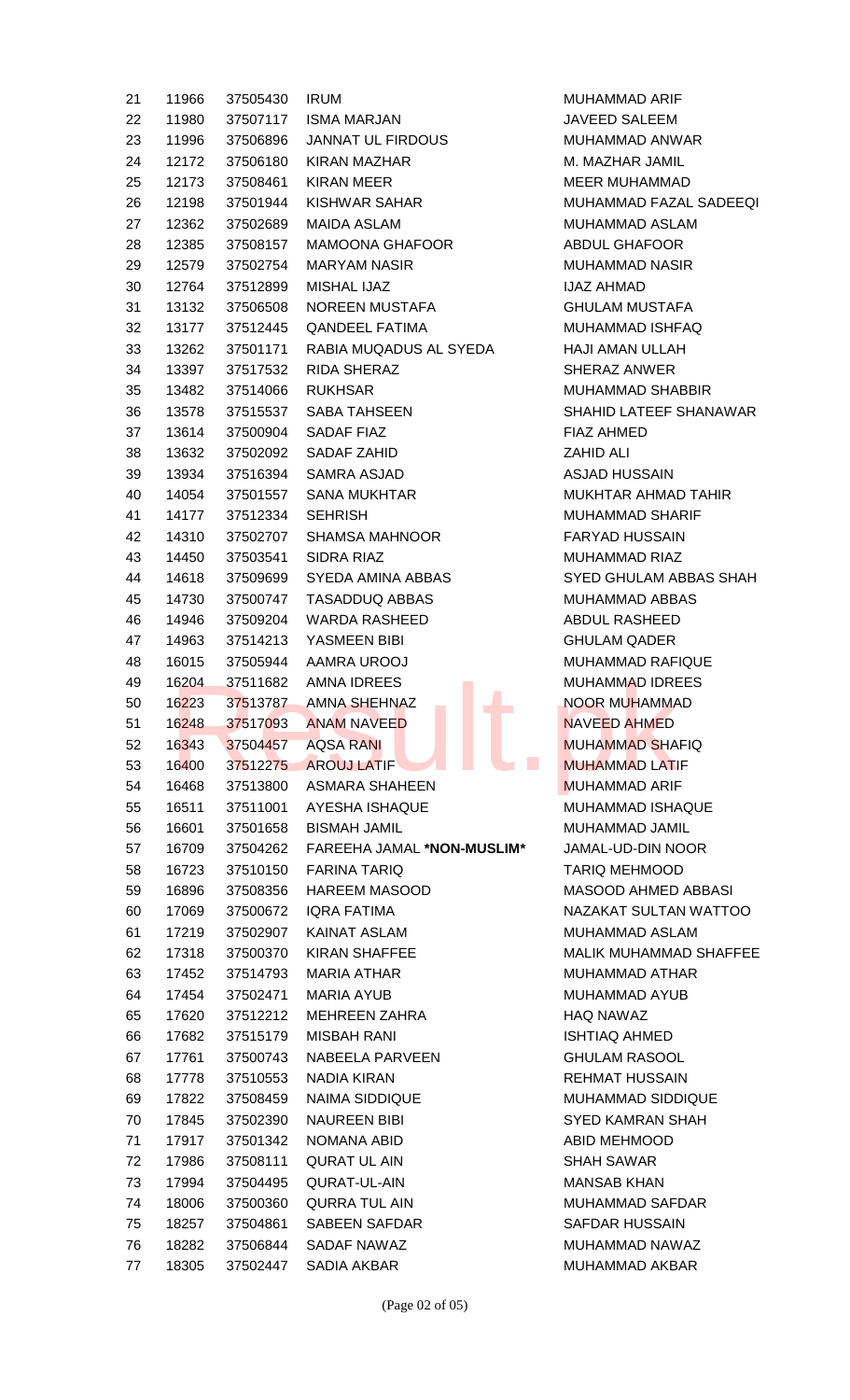| 78  | 18459 | 37508625 | <b>SAMAN FAYYAZ</b>                                    | <b>FAYYAZ HUSSAIN</b>  |
|-----|-------|----------|--------------------------------------------------------|------------------------|
| 79  | 18582 | 37500611 | <b>SANA SHAHZADI</b>                                   | <b>MEHMOOD AHME</b>    |
| 80  | 18634 | 37515648 | SAUDIA JABEEN                                          | <b>MUHAMMAD YAQ</b>    |
| 81  | 18661 | 37508469 | <b>SEHRISH RANI</b>                                    | <b>ZAWAR HUSSAIN</b>   |
| 82  | 18690 | 37503912 | SHAHIDA BANO                                           | QAMAR UL HAQ           |
| 83  | 18746 | 37500217 | SHAZIA YASMIN                                          | <b>MALIK TARIQ HUS</b> |
| 84  | 18794 | 37515387 | SIDRA FIDA                                             | <b>FIDA HUSSAIN</b>    |
| 85  | 18888 | 37510206 | <b>SUMAIRA BIBI</b>                                    | MUHAMMAD KHA           |
| 86  | 18903 | 37511212 | <b>SUMAYYA MOHSIN</b>                                  | <b>MUHAMMAD MOH</b>    |
| 87  | 19005 | 37515405 | TANZEELA SIDDIQUE CHAUDHARY                            | <b>MUHAMMAD SIDE</b>   |
| 88  | 19046 | 37503553 | <b>TEHMEED AQDUS</b>                                   | NASEER AHMED           |
| 89  | 19114 | 37510578 | UMM-E-HABIBA                                           | MUHAMMAD YOU           |
| 90  | 19181 | 37505496 | YASMEEN FATIMA                                         | AMEER KHAN             |
| 91  | 19213 | 37515772 | <b>ZAINUB MASOOD</b>                                   | <b>MASOOD HUSSA</b>    |
| 92  | 20069 | 37501256 | <b>AFREEN BIBI</b>                                     | <b>MUHAMMAD SAD</b>    |
| 93  | 20129 | 37503844 | AMBREEN ABRAR                                          | <b>ABRAR AHMED</b>     |
| 94  | 20243 | 37509231 | <b>ANILA GHANI</b>                                     | ABDUL GHANI            |
| 95  | 20391 | 37500969 | <b>ASMA NISAR</b>                                      | <b>NISAR AHMAD</b>     |
| 96  | 20395 | 37503765 | <b>ASMA SAWAID</b>                                     | <b>MUHAMMAD YOU</b>    |
| 97  | 20403 | 37510755 | ATEEQA SALEEM                                          | <b>MUHAMMAD SAL</b>    |
| 98  | 20584 | 37516194 | <b>FAIZA ZAIB</b>                                      | <b>MUHAMMAD ORA</b>    |
| 99  | 20807 | 37514354 | <b>HINA IJAZ</b>                                       | <b>IJAZ HUSSAIN</b>    |
| 100 | 20814 | 37507146 | <b>HINA MARYAM</b>                                     | ABDUL JABBAR           |
| 101 | 20963 | 37507466 | <b>IQRA RASHEED</b>                                    | ABDUL RASHEED          |
| 102 | 21105 | 37511252 | <b>KHUJISTA MEHREEN</b>                                | AMJAD HUSSAIN          |
| 103 | 21398 | 37506074 | <b>MEHWISH NASEEM</b>                                  | NASEEM UL HAS          |
| 104 | 21891 | 37504247 | <b>RIMSHA KHALIL</b>                                   | <b>MUHAMMAD KHA</b>    |
| 105 | 22201 | 37509559 | <b>SAMINA YASIN</b>                                    | <b>GHULAM YASIN</b>    |
| 106 | 22363 | 37505838 | SHAISTA AYAZ                                           | MUHAMMAD AYA           |
| 107 | 22493 | 37503707 | <b>SIDRA IRSHAD</b>                                    | <b>MUHAMMAD IRSH</b>   |
| 108 | 22643 | 37504033 | <b>SUNDAS FATIMA</b>                                   | <b>MUHAMMAD IRSH</b>   |
| 109 | 22679 | 37500259 | <b>TAHIRA MUNIR</b>                                    | <b>MUNIR AHMED</b>     |
| 110 | 22684 |          | $\mathcal{L}_{\mathcal{A}}$<br>37503620 TAHIRA SHAHEEN | <b>MUHAMMAD BAS</b>    |
| 111 | 22686 | 37511415 | <b>TAHIRA YOUNAS</b>                                   | <b>MUHAMMAD YOU</b>    |
| 112 | 22802 | 37504102 | <b>WAFA JAFAR</b>                                      | <b>MUHAMMAD JAF</b>    |
| 113 | 22882 | 37508963 | ZOYA ZULFAQAR                                          | ZULFAQAR - UL- H       |
| 114 | 23150 | 37509369 | ANEELA                                                 | <b>MUHAMMAD ASH</b>    |
| 115 | 23215 | 37502105 | ARFA RASHEED                                           | ABDUL RASHEED          |
| 116 | 23327 | 37512858 | AYESHA NAEEM                                           | <b>MUHAMMAD NAE</b>    |
| 117 | 23457 | 37505159 | <b>FARYAL GOHAR</b>                                    | <b>ALI GOHAR</b>       |
| 118 | 24115 | 37505516 | <b>NIDA SHAHEEN</b>                                    | <b>GHULAM MUSTAR</b>   |
| 119 | 24236 | 37503357 | RASHNA TANVEER                                         | <b>MUHAMMAD TAN</b>    |
| 120 | 24298 | 37503795 | RUKHSANA ANWAR                                         | <b>MUHAMMAD ANW</b>    |
| 121 | 24314 | 37502331 | <b>SABA BIBI</b>                                       | <b>BASHIR AHMAD</b>    |
| 122 | 24640 | 37501254 | <b>SHAMA YOUSAF</b>                                    | <b>MUHAMMAD YOU</b>    |
| 123 | 24888 | 37504505 | <b>TEHEMINA SALEEM</b>                                 | <b>MUHAMMAD SAL</b>    |
| 124 | 24963 | 37503231 | ZAINAB MAZHAR                                          | <b>MAZHAR HUSSAI</b>   |
| 125 | 24976 | 37505219 | <b>ZEENAT SULEMAN</b>                                  | <b>MUHAMMAD SUL</b>    |
| 126 | 26075 | 37506695 | HAFIZA KIRAN ZAHEER                                    | ZAHEER AHMAD           |
| 127 | 26116 | 37501129 | <b>KHIZRA BUKHSH</b>                                   | KHUDA BUKHSH           |
| 128 | 27077 | 37502659 | <b>ALEENA</b>                                          | <b>ZULFIQAR ALI</b>    |
| 129 | 27143 | 37507942 | AMINA IQBAL                                            | <b>IQBAL HUSSAIN</b>   |
| 130 | 27201 | 37509025 | AMNA SALEEM                                            | <b>MUHAMMAD SALI</b>   |
| 131 | 27209 | 37501722 | AMRA SHAHZADI                                          | <b>KALUB ABASS</b>     |
| 132 | 27383 | 37503050 | ARSALA AFZAL                                           | MUHAMMAD AFZ           |
| 133 | 27526 | 37500491 | AYESHA NAZ                                             | <b>MUHAMMAD ASIF</b>   |
|     |       |          | 134 27553 37509687 AYESHA TARIQ                        | <b>TARIO MANZOOR</b>   |

FAYYAZ HUSSAIN MEHMOOD AHMED RAZA MUHAMMAD YAQOOB ZAWAR HUSSAIN SATTI QAMAR UL HAQ **MALIK TARIQ HUSSAIN** FIDA HUSSAIN MUHAMMAD KHAN MUHAMMAD MOHSIN MUHAMMAD SIDDIQUE NAZAMI NASEER AHMED MUHAMMAD YOUNUS AMEER KHAN MASOOD HUSSAIN MUHAMMAD SADIQ ABRAR AHMED **ABDUL GHANI** NISAR AHMAD MUHAMMAD YOUNAS MUHAMMAD SALEEM MUHAMMAD ORANG ZAIB **IJAZ HUSSAIN** ABDUL JABBAR ABDUL RASHEED AMJAD HUSSAIN NASEEM UL HASSAN ARIF MUHAMMAD KHALIL **GHULAM YASIN** MUHAMMAD AYAZ **MUHAMMAD IRSHAD** MUHAMMAD IRSHAD **MUNIR AHMED** MUHAMMAD BASHIR MUHAMMAD YOUNAS MUHAMMAD JAFAR HUSSAIN ZULFAQAR -UL- HASSAN MUHAMMAD ASHRAF ABDUL RASHEED MUHAMMAD NAEEM **ALI GOHAR GHULAM MUSTAFA SHAHEEN** MUHAMMAD TANVEER MUHAMMAD ANWAR BASHIR AHMAD MUHAMMAD YOUSAF MUHAMMAD SALEEM **MAZHAR HUSSAIN** MUHAMMAD SULEMAN ABID ZAHEER AHMAD KHUDA BUKHSH **ZULFIQAR ALI** IQBAL HUSSAIN MUHAMMAD SALEEM KALUB ABASS MUHAMMAD AFZAL MUHAMMAD ASIF TARIQ MANZOOR